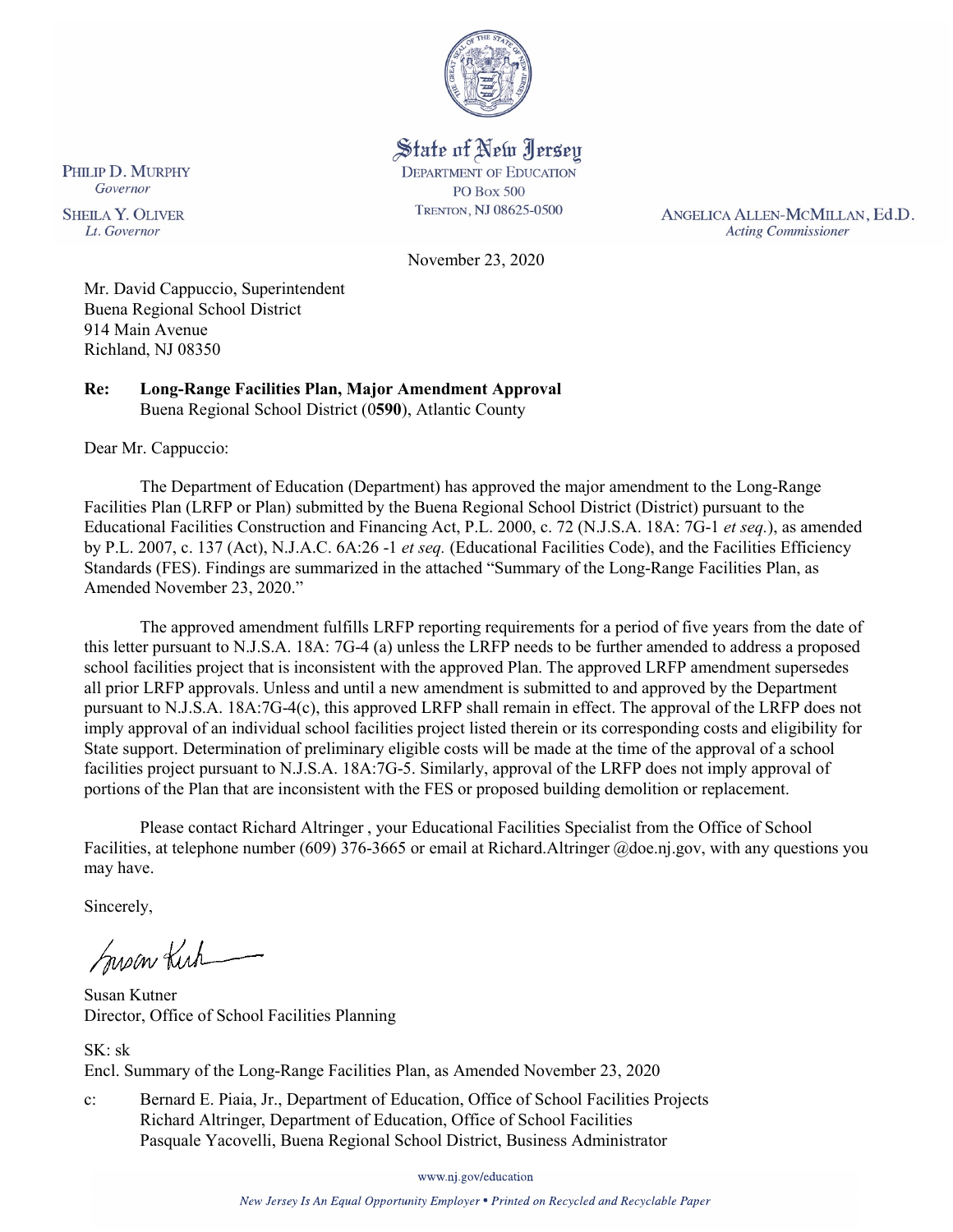# **Buena Regional School District (0**590**) Summary of the Long-Range Facilities Plan, as Amended November 23, 2020**

The Department of Education (Department) has completed its review of the major amendment to the Long-Range Facilities Plan (LRFP or Plan) submitted by the Buena Regional School District (District) pursuant to the Educational Facilities Construction and Financing Act, P.L. 2000, c. 72 (N.J.S.A. 18A: 7G-1 *et seq.*), as amended by P.L. 2007, c. 137 (Act), N.J.A.C. 6A:26-1 et seq. (Educational Facilities Code), and the Facilities Efficiency Standards (FES).

The following provides a summary of the District's approved amended LRFP. The summary is based on the standards set forth in the Act, the Educational Facilities Code, the FES, District-reported information in the Department's LRFP reporting system, and supporting documentation. The referenced reports in *italic* text are standard reports available on the Department's LRFP website.

# **1. Inventory Overview**

The District is classified as a Regular Operating District (ROD) for funding purposes. It provides services for students in grades PK-12.

The District identified existing and proposed schools, sites, buildings, rooms, and site amenities in its LRFP. Table 1 lists the number of existing and proposed district schools, sites, and buildings. Detailed information can be found in the *School Asset Inventory Report* and the *Site Asset Inventory Report.*

**As directed by the Department, school facilities projects that have received initial approval by the Department and have been approved by the voters, if applicable, are represented as "existing" in the LRFP.** Approved projects that include new construction and/or the reconfiguration/reassignment of existing program space are as follows: n/a.

| Category                                     | <b>Existing</b> | <b>Proposed</b> |
|----------------------------------------------|-----------------|-----------------|
| Number of Schools (assigned DOE school code) |                 |                 |
| Number of School Buildings <sup>1</sup>      |                 |                 |
| Number of Non-School Buildings <sup>2</sup>  |                 |                 |
| Number of Vacant Buildings                   |                 |                 |
| Number of Sites                              |                 |                 |

# **Table 1: Number of Schools, School Buildings, and Sites**

Based on the existing facilities inventory submitted by the District:

- Schools using leased buildings (short or long-term):  $n/a$
- Schools using temporary classroom units (TCUs), excluding TCUs supporting construction:  $n/a$
- Vacant/unassigned school buildings: Former Donini School building

 $\overline{a}$ 

<span id="page-1-0"></span>*<sup>1</sup>* Includes district-owned buildings and long-term leases serving students in district-operated programs

<span id="page-1-1"></span><sup>&</sup>lt;sup>2</sup> Includes occupied district-owned buildings not associated with a school, such as administrative buildings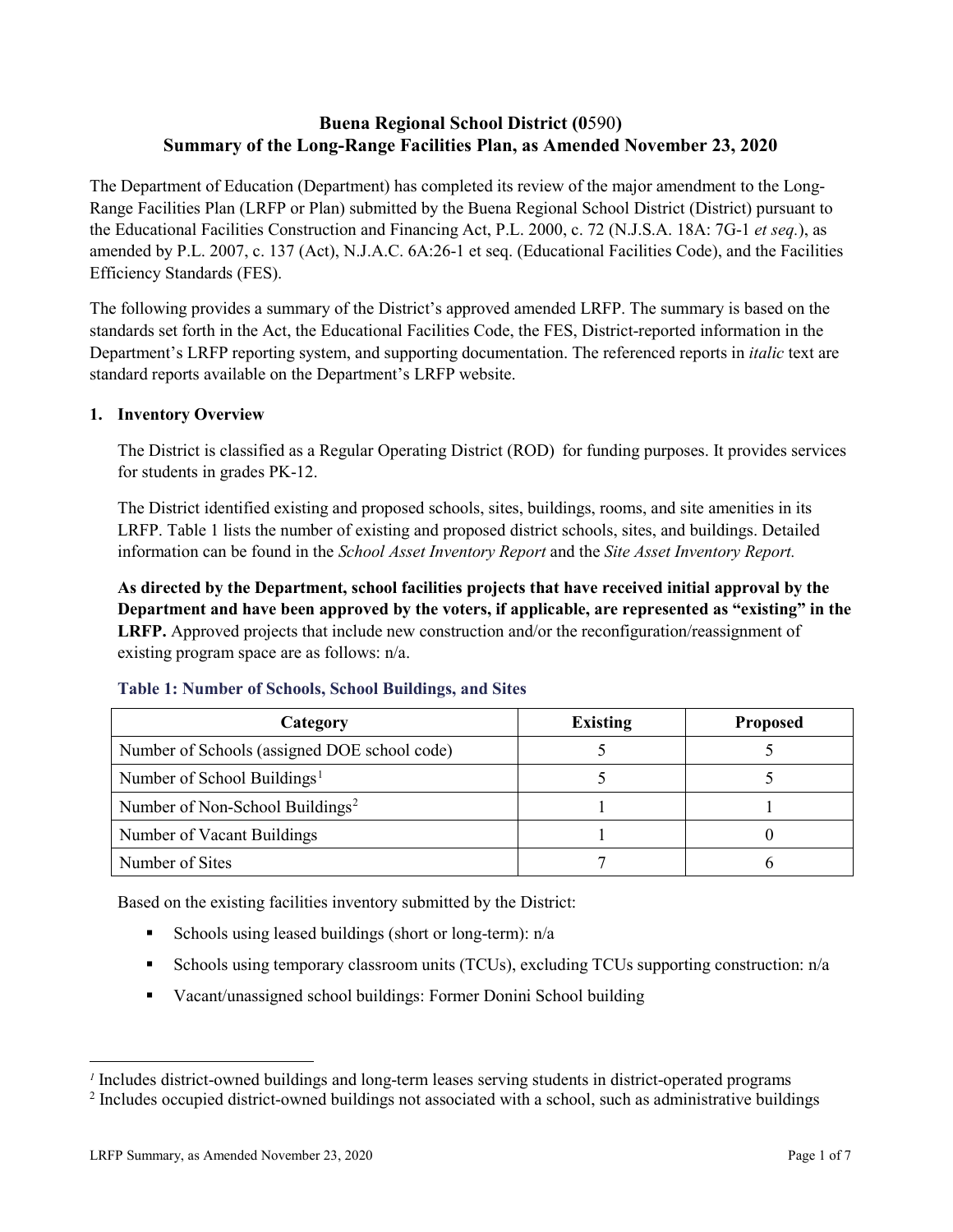Findings:

The Department has determined that the proposed inventory is adequate for approval of the District's LRFP amendment. However, the LRFP determination does not imply approval of an individual school facilities project listed within the LRFP; the District must submit individual project applications for project approval.

# **2. District Enrollments**

The District determined the number of students, or "proposed enrollments," to be accommodated for LRFP planning purposes on a district-wide basis and in each school.

The Department minimally requires the submission of a standard cohort-survival projection using historic enrollment data from the Application for School State Aid (ASSA) or NJ Smart. The cohort-survival method projection method forecasts future students based upon the survival of the existing student population as it moves from grade to grade. A survival ratio of less than 1.00 indicates a loss of students, while a survival ratio of more than 1.00 indicates the class size is increasing. For example, if a survival ratio tracking first to second grade is computed to be 1.05, the grade size is increasing by 5% from one year to the next. The cohort-survival projection methodology works well for communities with stable demographic conditions. Atypical events impacting housing or enrollments, such as an economic downturn that halts new housing construction or the opening of a charter or private school, typically makes a cohort-survival projection less reliable.

# **Proposed enrollments are based on a standard cohort-survival enrollment projection.**

Adequate supporting documentation was submitted to the Department to justify the proposed enrollments. Table 2 provides a comparison of existing and projected enrollments. All totals include special education students.

|                              | <b>Existing Enrollments</b> | <b>District Proposed Enrollments</b> |
|------------------------------|-----------------------------|--------------------------------------|
| <b>Grades</b>                | 2019-20                     | 2023-24                              |
| PK (excl. private providers) | 129                         | 175                                  |
| Grades K to 5                | 647                         | 564                                  |
| Grades 6 to 8                | 364                         | 333                                  |
| Grades 9 to 12               | 533                         | 511                                  |
| Totals K to 12               | 1,673                       | 1,583                                |

# **Table 2: Enrollments**

Findings:

The Department has determined the District's proposed enrollments to be acceptable for approval of the District's LRFP amendment. The Department will require a current enrollment projection at the time an application for a school facilities project is submitted incorporating the District's most recent enrollments in order to verify that the LRFP's planned capacity is appropriate for the updated enrollments.

# **3. District Practices Capacity**

Based on information provided in the room inventories, District Practices Capacity was calculated for each school building to determine whether adequate capacity is proposed for the projected enrollments based on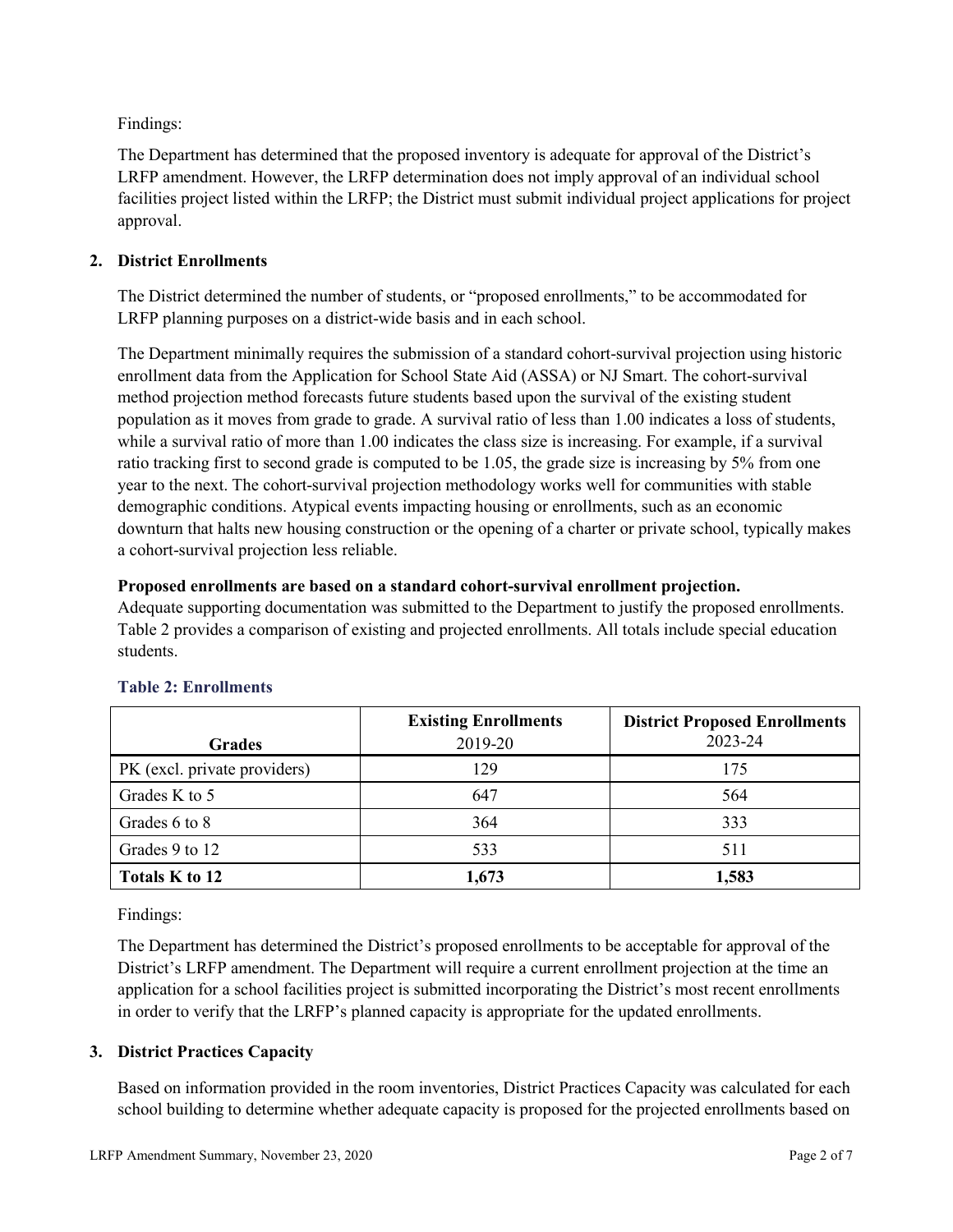district scheduling and class size practices. The capacity totals assume instructional buildings can be fully utilized regardless of school sending areas, transportation, and other operational issues. The calculations only consider district-owned buildings and long-term leases; short term leases and temporary buildings are excluded. **A capacity utilization factor of 90% for classrooms serving grades K-8 and 85% for classrooms serving grades 9-12 is applied in accordance with the FES.** No capacity utilization factor is applied to preschool classrooms.

In certain cases, districts may achieve adequate District Practices Capacity to accommodate enrollments but provide inadequate square feet per student in accordance with the FES, resulting in educational adequacy issues and "Unhoused Students." Unhoused students are considered in the "Functional Capacity" calculations used to determine potential State support for school facilities projects and are analyzed in Section 4.

Table 3 provides a summary of proposed enrollments and existing and proposed District-wide capacities. Detailed information can be found in the LRFP website reports titled *FES and District Practices Capacity Report, Existing Rooms Inventory Report, and Proposed Rooms Inventory Report.*

| <b>Grades</b>              | <b>Proposed</b><br><b>Enrollments</b> | <b>Existing</b><br><b>District</b><br><b>Practices</b><br>Capacity | <b>Existing</b><br>Deviation* | <b>Proposed</b><br><b>District</b><br><b>Practices</b><br>Capacity | <b>Proposed</b><br>Deviation* |
|----------------------------|---------------------------------------|--------------------------------------------------------------------|-------------------------------|--------------------------------------------------------------------|-------------------------------|
| Elementary ( $PK$ to 5)    | 739                                   | 459.90                                                             | $-279.10$                     | 731.70                                                             | $-7.30$                       |
| Middle $(6 \text{ to } 8)$ | 333                                   | 595.80                                                             | 262.80                        | 349.20                                                             | 16.20                         |
| High $(9 \text{ to } 12)$  | 511                                   | 556.75                                                             | 45.45                         | 536.35                                                             | 25.35                         |
| <b>District Totals</b>     | 1,583                                 | 1,612.45                                                           | 29.45                         | 1,617.25                                                           | 34.25                         |

# **Table 3: District Practices Capacity Analysis**

*\* Positive numbers signify surplus capacity; negative numbers signify inadequate capacity. Negative values for District Practices capacity are acceptable for approval if proposed enrollments do not exceed 100% capacity utilization.*

Considerations:

- Based on the proposed enrollments and existing room inventories, the District is projected to have inadequate capacity for the following grade groups, assuming all school buildings can be fully utilized: PK/K-5
- Adequate justification has been provided by the District if the proposed capacity for a school significantly deviates from the proposed enrollments. Generally, surplus capacity is acceptable for LRFP approval if additional capacity is not proposed through new construction.

# Findings:

The Department has determined that proposed District capacity, in accordance with the proposed enrollments, is adequate for approval of the District's LRFP amendment. The Department will require a current enrollment projection at the time an application for a school facilities project is submitted, incorporating the District's most recent Fall Enrollment Report, in order to verify that the LRFP's planned capacity meets the District's updated enrollments.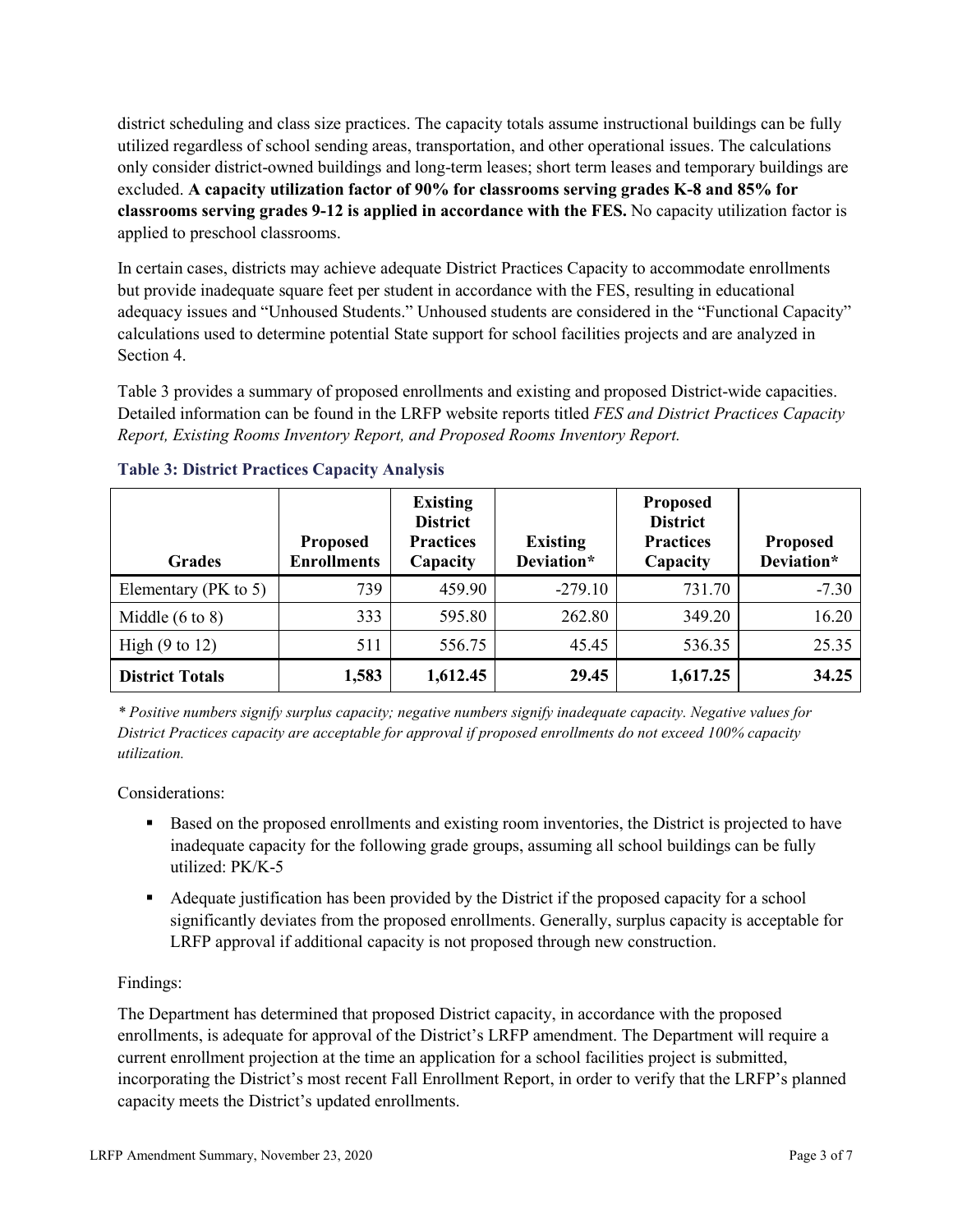### **4. New Construction Funding Eligibility**

*Functional Capacity* was calculated and compared to the proposed enrollments to provide a **preliminary estimate** of Unhoused Students and new construction funding eligibility. **A final determination will be made at the time of project application approval.**

*Functional Capacity* is the adjusted gross square footage of a school building *(total gross square feet minus excluded space)* divided by the minimum area allowance per full-time equivalent student for the grade level contained therein. *Unhoused Students* is the number of students projected to be enrolled in the District that exceeds the Functional Capacity of the District's schools pursuant to N.J.A.C. 6A:26-2.2(c). *Excluded Square Feet* includes (1) square footage exceeding the FES for any pre-kindergarten, kindergarten, general education, or self-contained special education classroom; (2) grossing factor square footage *(corridors, stairs, mechanical rooms, etc.)* that exceeds the FES allowance, and (3) square feet proposed to be demolished or discontinued from use. Excluded square feet may be revised during the review process for individual school facilities projects.

Table 4 provides a preliminary assessment of the Functional Capacity, Unhoused Students, and Estimated Maximum Approved Area for Unhoused Students for each FES grade group. The calculations exclude temporary facilities and short-term leased buildings. School buildings proposed for whole or partial demolition or reassignment to a non-school use are excluded from the calculations pending project application review. If a building is proposed to be reassigned to a different school, the square footage is applied to the proposed grades after reassignment. Buildings that are not assigned to a school are excluded from the calculations. In addition, only preschool students eligible for state funding (former ECPA students) are included. Detailed information concerning the calculations can be found in the *Functional Capacity and Unhoused Students Report* and the *Excluded Square Footage Report.*

| Category                                     | $PK/K$ to 5 | 6 to 8   | 9 to 12 | <b>Total</b> |
|----------------------------------------------|-------------|----------|---------|--------------|
| Eligible PK /K-12 Proposed Enrollments       | 739         | 333      | 511     |              |
| FES Area Allowance (SF/student)              | 125.00      | 134.00   | 151.00  |              |
| <b>Prior to Completion of Proposed Work:</b> |             |          |         |              |
| <b>Existing Gross Square Feet</b>            | 117,545     | 84,630   | 140,938 | 343,113      |
| <b>Adjusted Gross Square Feet</b>            | 115,217     | 83,499   | 136,045 | 334,761      |
| <b>Adjusted Functional Capacity</b>          | 921.74      | 623.13   | 900.95  |              |
| <b>Unhoused Students</b>                     | 0.00        | 0.00     | 0.00    |              |
| Est. Max. Area for Unhoused Students         | 0.00        | 0.00     | 0.00    |              |
| <b>After Completion of Proposed Work:</b>    |             |          |         |              |
| Gross Square Feet                            | 131,861     | 84,630   | 146,812 | 363,303      |
| New Gross Square Feet                        | 14,247      | $\theta$ | 5,844   | 20,091       |
| <b>Adjusted Gross Square Feet</b>            | 129,464     | 83,499   | 141,889 | 354,852      |
| <b>Functional Capacity</b>                   | 1,035.71    | 623.13   | 939.66  |              |
| Unhoused Students after Construction         | 0.00        | 0.00     | 0.00    |              |
| Est. Max. Area Remaining                     | 0.00        | 0.00     | 0.00    |              |

#### **Table 4: Estimated Maximum Approved Area for Unhoused Students**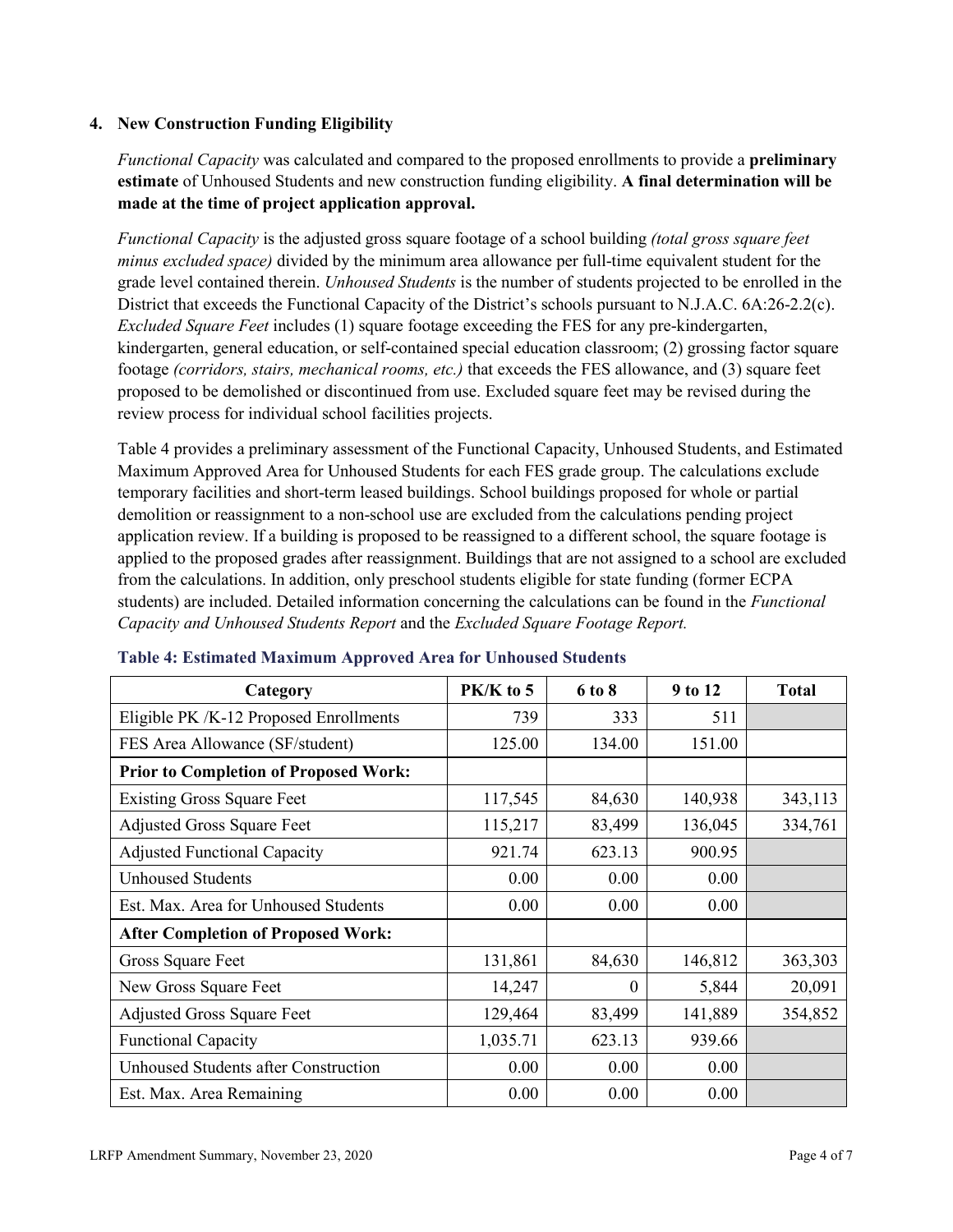Facilities used for non-instructional or non-educational purposes are ineligible for State support under the Act. However, projects for such facilities shall be reviewed by the Department to determine whether they are consistent with the District's LRFP and whether the facility, if it is to house students (full or part time) conforms to educational adequacy requirements. These projects shall conform to all applicable statutes and regulations.

Estimated costs represented in the LRFP by the District are for capital planning purposes only. The estimates are not intended to represent preliminary eligible costs or final eligible costs of approved school facilities projects.

Considerations:

- The District does not have approved projects pending completion, as noted in Section 1, that impact the Functional Capacity calculations.
- The Functional Capacity calculations *exclude* square feet proposed for demolition or discontinuation for the following FES grade groups and school buildings pending a feasibility study and project review: n/a.
- **Based on the preliminary assessment, the District has Unhoused Students prior to the completion** of proposed work for the following FES grade groups: n/a.
- New construction is proposed for the following FES grade groups: PK/K-5, 9-12.
- Proposed new construction exceeds the estimated maximum area allowance for Unhoused Students prior to the completion of the proposed work for the following grade groups: PK/K-5, 9-12.
- The District, based on the preliminary LRFP assessment, will not have Unhoused Students after completion of the proposed LRFP work. If the District is projected to have Unhoused Students, adequate justification has been provided to confirm educational adequacy in accordance with Section 6 of this determination.

# Findings:

Functional Capacity and Unhoused Students calculated in the LRFP are preliminary estimates. Preliminary Eligible Costs (PEC) and Final Eligible Costs (FEC) will be included in the review process for specific school facilities projects. A feasibility study undertaken by the District is required if building demolition or replacement is proposed per N.J.A.C. 6A:26-2.3(b)(10).

# **5. Proposed Work**

The District assessed program space, capacity, and physical plant deficiencies to determine corrective actions. Capital maintenance, or *"system actions,"* address physical plant deficiencies due to operational, building code, and /or life cycle issues. Inventory changes, or *"inventory actions,*" add, alter, or eliminate sites, site amenities, buildings, and/or rooms.

The Act (N.J.S.A. 18A:7G-7b) provides that all school facilities shall be deemed suitable for rehabilitation unless a pre-construction evaluation undertaken by the District demonstrates to the satisfaction of the Commissioner that the structure might pose a risk to the safety of the occupants even after rehabilitation or that rehabilitation is not cost-effective. Pursuant to N.J.A.C. 6A:26-2.3(b)(10), the Commissioner may identify school facilities for which new construction is proposed in lieu of rehabilitation for which it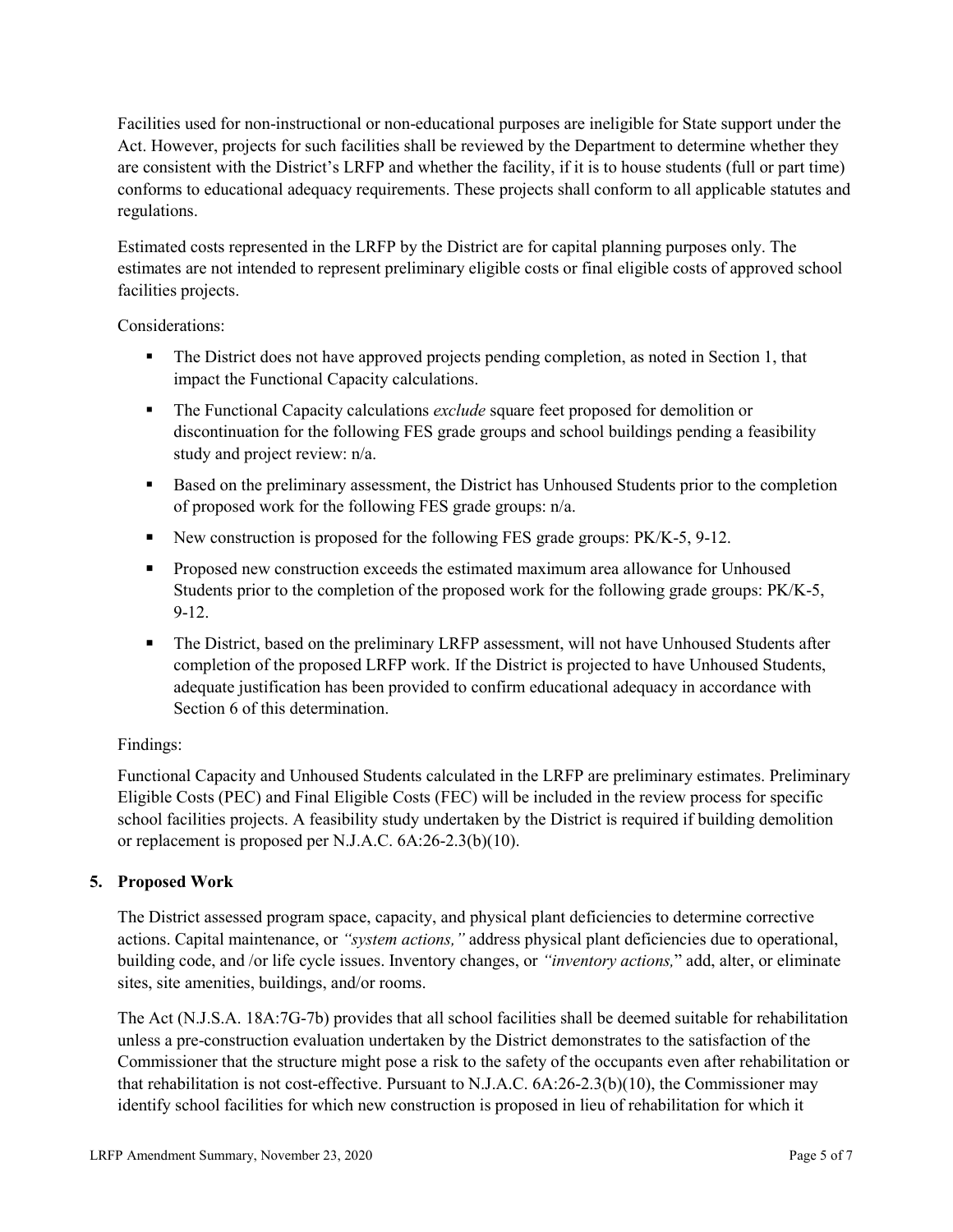appears from the information presented that new construction is justified, provided, however, that for such school facilities so identified, the District must submit a feasibility study as part of the application for the specific school facilities project. The cost of each proposed building replacement is compared to the cost of additions or rehabilitation required to eliminate health and safety deficiencies and to achieve the District's programmatic model.

Table 5 lists the scope of work proposed for each school based on the building(s) serving their student population. Proposed inventory changes are described in the LRFP website reports titled *"School Asset Inventory Report and "Proposed Room Inventory Report."* Information concerning proposed systems work, or capital maintenance can be found in the "LRFP Systems Action Summary Report."

With the completion of the proposed work, the following schools are proposed to be eliminated: n/a; the following schools are proposed to be added: n/a.

| <b>Proposed Scope of Work</b>                                                                  | <b>Applicable Schools</b>                                                                                  |
|------------------------------------------------------------------------------------------------|------------------------------------------------------------------------------------------------------------|
| <b>Renovation only</b> (no new construction)                                                   |                                                                                                            |
| System actions only (no inventory actions)                                                     | Buena Regional Middle School (010)                                                                         |
| Existing inventory actions only (no systems actions)                                           | n/a                                                                                                        |
| Systems and inventory changes                                                                  | Collings Lake Elementary School (045)                                                                      |
| <b>New construction</b>                                                                        |                                                                                                            |
| Building addition only (no systems actions)                                                    | n/a                                                                                                        |
| Renovation and building addition (system, existing<br>inventory, and new construction actions) | Buena Regional High School (025), J.P.<br>Cleary School (030), John C. Milanesi<br>Elementary School (055) |
| New building on existing site                                                                  | n/a                                                                                                        |
| New building on new or expanded site                                                           | n/a                                                                                                        |
| Site and building disposal (in addition to above scopes)                                       |                                                                                                            |
| Partial building demolition                                                                    | n/a                                                                                                        |
| Whole building demolition                                                                      | n/a                                                                                                        |
| Site and building disposal or discontinuation of use                                           | n/a                                                                                                        |

# **Table 5: School Building Scope of Work**

Findings:

The Department has determined that the proposed work is adequate for approval of the District's LRFP amendment. However, Department approval of proposed work in the LRFP does not imply the District may proceed with a school facilities project. The District must submit individual project applications with cost estimates for Department project approval. Both school facilities project approval and other capital project review require consistency with the District's approved LRFP.

# **6. Proposed Room Inventories and the Facilities Efficiency Standards**

The District's proposed school buildings were evaluated to assess general educational adequacy in terms of compliance with the FES area allowance pursuant to N.J.A.C. 6A:26-2.2 and 2.3.